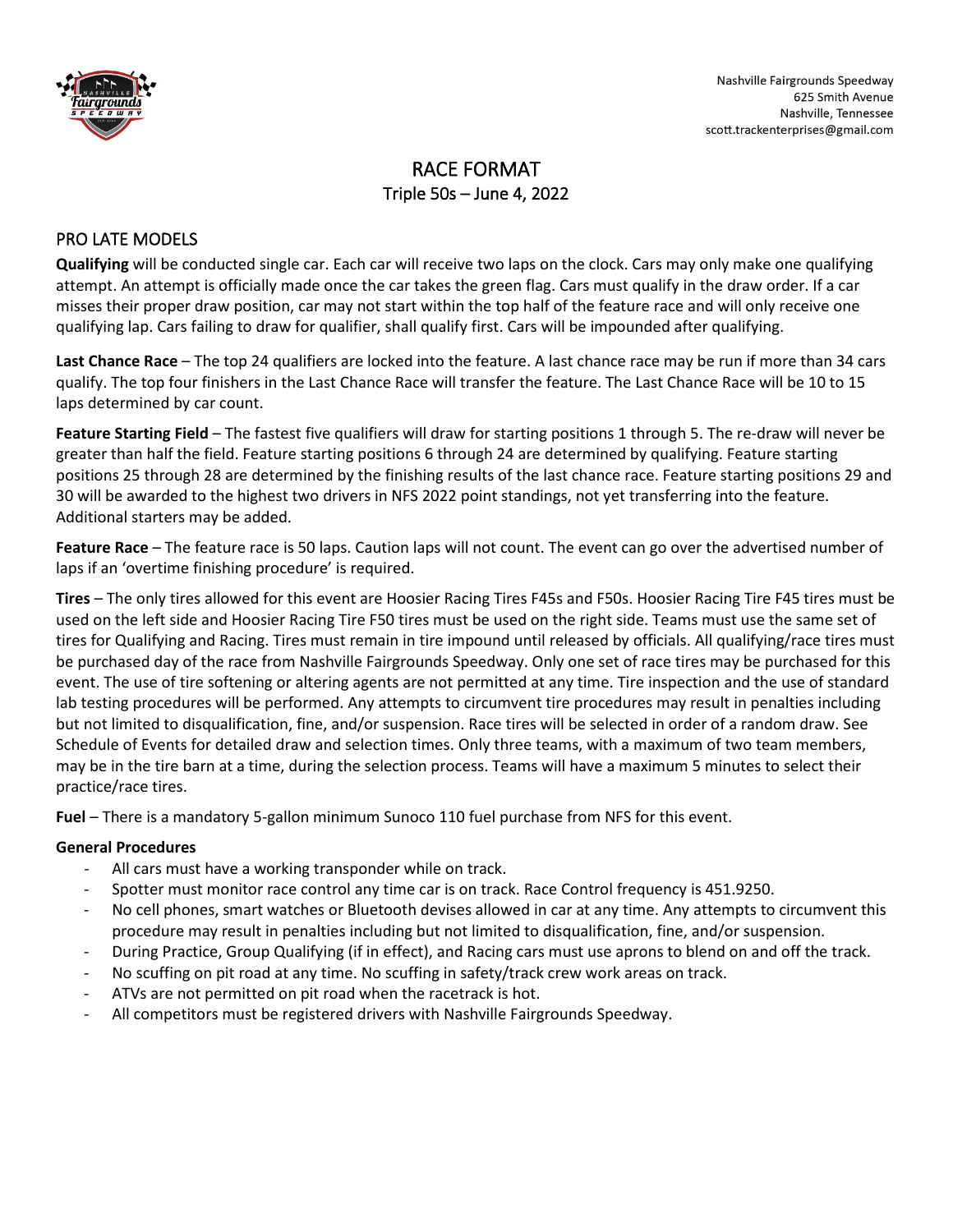

# PRO LATE MODEL & SUPER TRUCK RACE PROCEDURES Triple 50s – June 4, 2022

**Pre-Race** - Cars that are not staged in their correct position on the grid by the time the field rolls onto the track, will be placed at the tail of the field. The starting field will not cross-over. If a car drops out or to the tail, that line should move forward one row. Once the field has been gridded, any car that goes to the pits will restart at the tail of the field.

**Starting a Race** - All starts, and restarts will have cars side-by-side in rows of two throughout the field. The green flag will be displayed when the pole sitter/leader fires in the start/restart area in turn 4. If the pole sitter does not fire in the start/restart area, the green flag will be displayed to the entire front row. No slowing, weaving, brake checking or decrease in acceleration once the pace car leaves the field. Field can start a slow steady increase to the start area once the pace car has left the field. Cars must stay in line through the finish line on all starts. In the event that an initial start or restart is called back, the front row will be assessed a warning. If another start infraction occurs, car(s) will be sent to the tail of the field. After three attempts at a start or restart, the field will be realigned and started single file. On the initial start, the leader must start on the inside front row.

**Yellow Flag** - There will be no racing back to the caution. When the yellow flag is displayed, all cars must slow to a caution pace and bunch up as quickly as safety allows so safety crews can work on track. All cars must get single file and stay single file until instructed to double-up by race control. If a yellow or red flag is thrown once the leader has taken the white flag, there will be a green, white, checker restart.

**Restart Line-up** - The field will be realigned according to the last completed lap. Lead lap cars will always be realigned ahead of lapped cars. The leader will have choice, inside or outside at the finish line coming to one to go. All other cars must fall in line with odd positions on the bottom and even positions on the top. All restarts will be double file. Any disputes in track position will be resolved by a call from race control. Failure to lineup in proper position immediately may result in disqualification.

**Cause of the Caution** – Only the car(s) directly involved in bringing out the caution will go to the tail of the field. Any cars that spin or stop but were not directly involved with the initial cause of the caution, will get their spots back if they do not go to pit road. If contact with a car causes a yellow flag and the contact is not a "racing incident", that car will also be sent to the tail. Rough driving can result in penalties including being sent to the tail of the field or possible disqualification from the event. Any car causing the caution twice can be parked for the remainder of the race. The car(s) causing the caution on the start or restart will be sent to the tail unless the caution is for a restart infraction. Cars stopping on the track to create their own caution will receive a two-lap penalty.

**Pitting** - Cars that go to the pits under a caution period for any reason, unless instructed by race control for an inspection, will be placed at the tail of the field upon re-entering. All work on race car must be done within a pit stall on pit road. If car returns to the trailer or work is done on the car outside of pit road, that car will be done for the race. Track officials will not work on race cars.

**Pit Road Speed** - Pit road speed limit is 30 mph. If a car exceeds the limit, they may be black flagged for a stop and go penalty or required to restart at the tail of the field. Cars may not pass the pace car at any time, unless directed to do so by race control. Driving dangerously though any pit area may result in immediate disqualification.

**Red Flag** - All cars must stop as quickly and safely as possible when the red flag is displayed. Drivers may go to the pits for crews to work on their cars, but only after the officials have given them permission to do so. Request to go to the pits should go through the spotter and spotter official. All cars that go to the pits under red must re-start at the tail of the field.

**Black Flag** - Cars that receive the black flag must go to the pits immediately. Cars that do not go to pits within the first three laps of the black flag being display, will no longer be scored.

**Slow Cars** - Slow cars must stay on the bottom in the presence of lead lap cars during the race. Lapped cars that create problems for lead lap cars may be penalized. Lapped cars should let the leaders go by on the outside and then resume racing. Cars fighting to stay on the lead lap are not forced to yield to the leaders until they have been passed by the leader.

**Free Pass** - The first car one lap down will receive the free pass, earning a lap back. Free Pass car will always restart at the tail of the field. No free pass will be awarded within the last five laps. Caution cars are not eligible for the Free Pass.

**Spotters** – Spotters are required to be in the designated spotters stand during racing activities. Spotters must always have the ability to listen to race control via a standard electronic scanner during the event. The frequency is 451.9250.

**Post-Race** - Instructed cars must report to the scales immediately following the race. The top three finishers in feature must report to victory lane. Crews may touch the cars only when directed to by track officials.

**Scoring** - Transponders will be used for scoring in addition to line-scoring backups. Teams must return rental transponder prior to receiving race earnings. There is a \$200 fine for failure to return transponder and/or damaged transponders. Rental transponders must be mounted in an orange transponder mounting pouch.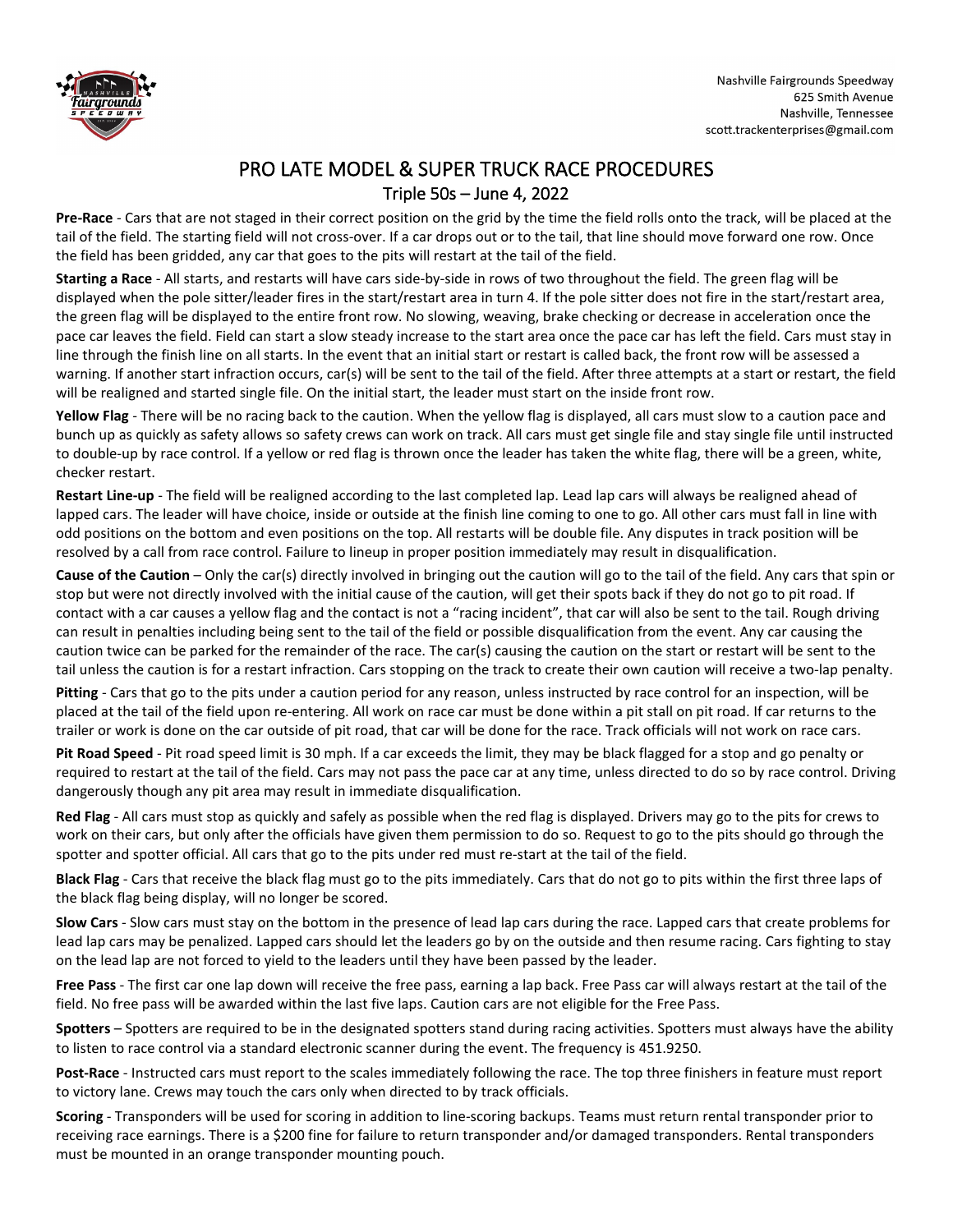

# RACE FORMAT Triple 50s – June 4, 2022

## LEGENDS

**Qualifying** will be conducted in groups of no more than six cars. Groups will be determined by practice times, with the fastest cars in the first group. Each group will receive five laps on the clock. Cars may only make one qualifying attempt. An attempt is officially made once the car takes the green flag. Cars must qualify in their assigned group. If a car misses their group, car may not start within the top half of the feature.

**Feature Starting Field** – There will be two features, one Masters and Pro combine, and one Semi-Pro and Young Lions combine feature. The fast qualifier will draw for a feature invert four through eight. The invert will never be greater than half the field.

# BANDOLEROS, STREET STOCKS, PURE STOCKS, FRONT RUNNERS

**Qualifying** will be conducted in groups of no more than six cars. Groups will be determined by practice times, with the fastest cars in the first group. Each group will receive five laps on the clock. Cars may only make one qualifying attempt. An attempt is officially made once the car takes the green flag. Cars must qualify in their assigned group. If a car misses their group, car may not start within the top half of the feature.

Feature Starting Field – The fast qualifier will draw for an invert four through eight. The invert will never be greater than half the field.

**Tires** – Street Stocks and Pure Stocks, see Take Off Tire Procedure document.

#### LIMITED LATE MODELS & SUPER TRUCKS

**Qualifying** will be conducted two cars at a time. Each car will receive two laps on the clock. Cars may only make one qualifying attempt. An attempt is officially made once the car takes the green flag. Cars must qualify in the draw order. If a car misses their proper draw position, car may not start within the top half of the feature and will only receive one qualifying lap. In the event a caution is displayed during a qualifying attempt. The car causing the caution will forfeit that lap. Cars failing to draw for qualifier, shall qualify first. Three fastest qualifiers should be prepared for post-qualifying inspection. If car is impounded during or after the qualification session for possible post-qualifying inspection, team may not touch car without approval from officials.

Feature Starting Field – Top twenty fastest qualifiers are locked into the feature. The fast qualifier will draw for an invert three through six. The invert will never be greater than half the field.

**Tires** – The only tires allowed for this event are Hoosier Racing Tires F45s and F50s. Hoosier Racing Tire F45 tires must be used on the left side and Hoosier Racing Tire F50 tires must be used on the right side. Teams must use the same set of tires for Qualifying and Racing. Limited Late Models see Take Off Tire Procedure document. Super Trucks may purchase one set of race tires for this event.

#### **General Procedures** (all classes)

- All cars must have a working transponder while on track.
- Spotter or Driver must monitor race control any time car is on track. Race Control frequency is 454.0000.
- No cell phones, smart watches or Bluetooth devises allowed in car at any time. Any attempts to circumvent this procedure may result in penalties including but not limited to disqualification, fine, and/or suspension.
- No scuffing on pit road at any time. No scuffing in safety/track crew work areas on track.
- ATVs are not permitted on pit road when the racetrack is hot.
- All competitors must be registered drivers with Nashville Fairgrounds Speedway.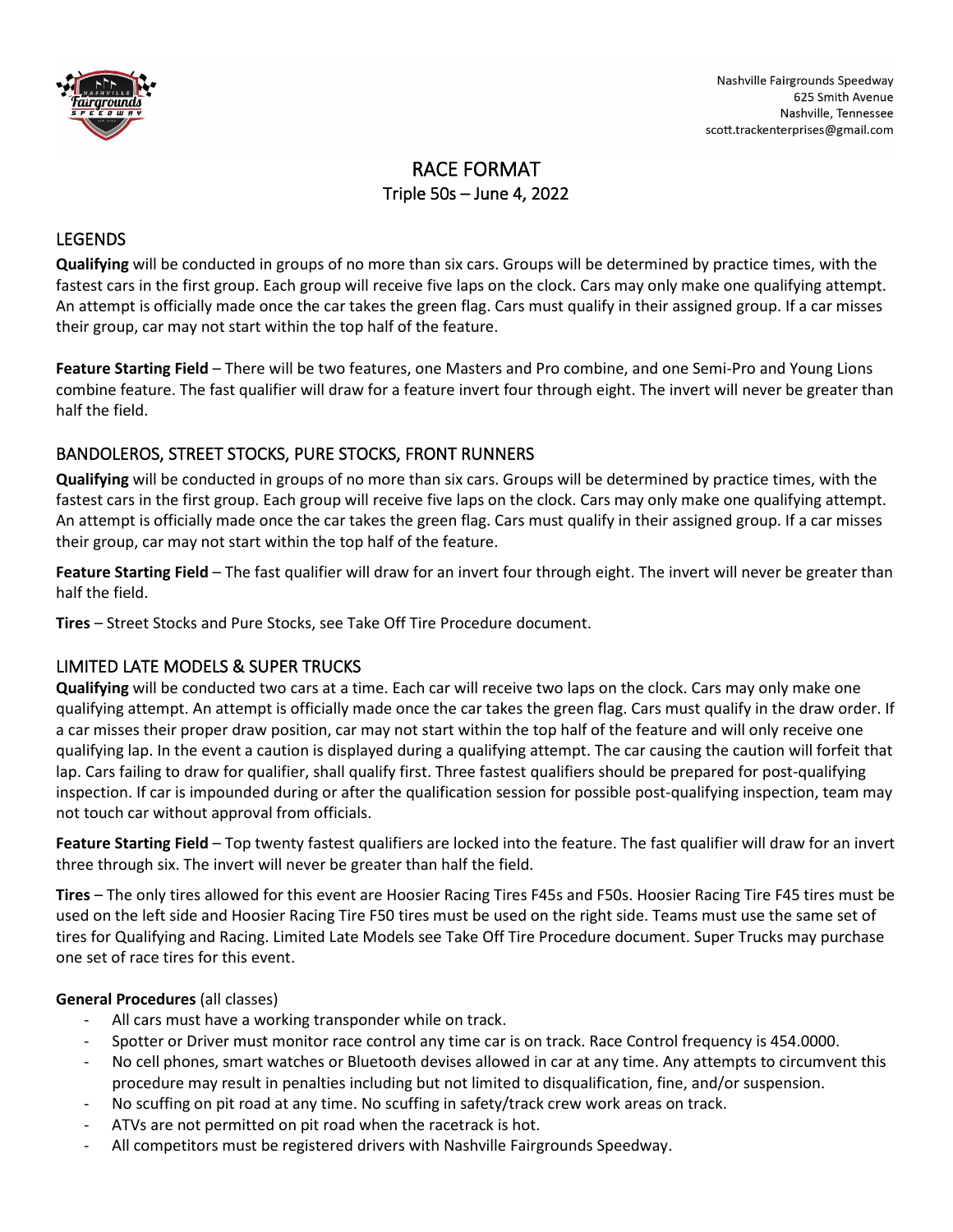

### LEGENDS & BANDOLERO RACE PROCEDURES (June 4, 2022)

**Pre-Race** - Cars that are not staged in their correct position on the grid by the time the field rolls onto the track, will be placed at the tail of the field. The starting field will not cross-over. If a car drops out or to the tail, that line should move forward one row. Once the field has been gridded, any car that goes to the pits will restart at the tail of the field.

**Starting a Race** - All starts, and restarts will take place at a consistent speed, with cars side-by-side in rows of two throughout the field. The green flag will be displayed when the leader reaches the start line in turn four. In the event that an initial start or restart is called back, the front row will be assessed a warning. If another start infraction occurs, car(s) will be sent to the tail of the field. After three attempts at a start or restart, the field will be realigned and started single file. On the initial start, the leader must start on the inside front row.

**Yellow Flag** - There will be no racing back to the caution. When the yellow flag is displayed, all cars must slow to a caution pace and bunch up as quickly as safety allows so safety crews can work on track. All cars must get single file and stay single file until instructed to double-up by race control. If a yellow or red flag is thrown once the leader has taken the white flag, there will be a green, white, checker restart.

**Restart Line-up** - The field will be realigned according to the last completed lap. Lead lap cars will always be realigned ahead of lapped cars. All restarts will be double file with the odd position running cars on the inside and the even position running cars on the outside. Cars do NOT have lane choice. After two failed attempts at a restart, the ensuing restart(s) will be single file. Any disputes in track position will be resolved by a call from race control. Failure to lineup in proper position immediately may result in disqualification.

**Cause of the Caution** – Only the car(s) directly involved in bringing out the caution will be asked to accept responsibility for the incident. If one car 'taps', the other car will realign in their spot according to the last completed lap and the car that 'tapped' will restart at the tail of their lap. If neither car 'taps', both cars will restart at the tail of their lap. Rough driving can result in penalties including being sent to the tail of the field or possible disqualification from the event. Any car causing the caution twice can be parked for the remainder of the race. The car(s) causing the caution on the start or restart will be sent to the tail unless the caution is for a restart infraction. Cars stopping on the track to create their own caution will receive a two-lap penalty.

**Pitting** - Cars that go to the pits under a caution period for any reason, unless instructed by race control for an inspection, will be placed at the tail of the field upon re-entering. All work on race car must be done within a pit stall on pit road. If car returns to the trailer or work is done on the car outside of pit road, that car will be done for the race. Track officials will not work on race cars.

**Pit Road Speed** - Pit road speed limit is 30 mph. If a car exceeds the limit, they may be black flagged for a stop and go penalty or required to restart at the tail of the field. Cars may not pass the pace car at any time, unless directed to do so by race control. Driving dangerously though any pit area may result in immediate disqualification.

**Red Flag** - All cars must stop as quickly and safely as possible when the red flag is displayed. Drivers may go to the pits for crews to work on their cars, but only after the officials have given them permission to do so. Request to go to the pits should go through the spotter and spotter official. All cars that go to the pits under red must re-start at the tail of the field.

**Black Flag** - Cars that receive the black flag must go to the pits immediately. Cars that do not go to pits within the first three laps of the black flag being display, will no longer be scored.

**Slow Cars** - Slow cars must stay on the bottom in the presence of lead lap cars during the race. Lapped cars that create problems for lead lap cars may be penalized. Lapped cars should let the leaders go by on the outside and then resume racing. Cars fighting to stay on the lead lap are not forced to yield to the leaders until they have been passed by the leader.

**Free Pass** - The first car one lap down will receive the free pass, earning a lap back. Free Pass car will always restart at the tail of the field. No free pass will be awarded within the last five laps. Caution cars are not eligible for the Free Pass.

**Race Radios** – Driver must always have the ability to listen to race control via a standard electronic scanner during the event. The frequency is 454.0000.

**Post-Race** - Instructed cars must report to the scales immediately following the race. The top three finishers in feature must report to victory lane. Crews may touch the cars only when directed to by track officials.

**Scoring** - Transponders will be used for scoring in addition to line-scoring backups. Teams must return rental transponder prior to receiving race earnings. There is a \$200 fine for failure to return transponder and/or damaged transponders. Rental transponders must be mounted in an orange transponder mounting pouch.